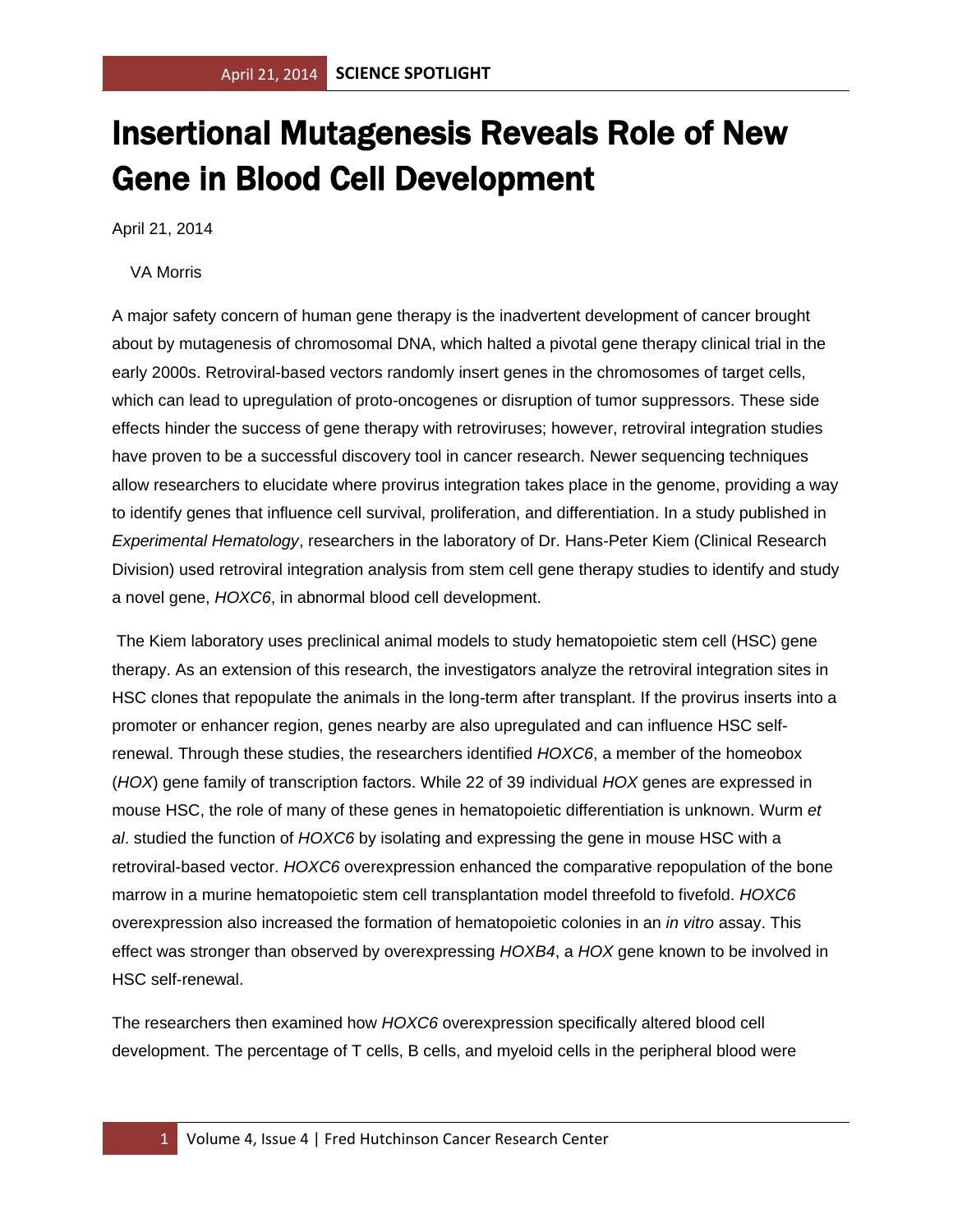analyzed by flow cytometry 6, 12, and 16 weeks after transplant. *HOXC6* expression significantly biased differentiation towards the myeloid lineage ( $p = 0.0013$ ) and decreased the number of B cells (p = 0.0037) compared to *HOXB4* expression. The researchers further confirmed that *HOXC6* overexpression inhibits B cell differentiation using an *in vitro* assay. In addition, *HOXC6* overexpressing cells were retained in the bone marrow and significantly increased the numbers of early blood cell lineages known as common myeloid progenitors (CMP) and granulocyte macrophage progenitors (GMP). This suggests that *HOXC6* regulates self-renewal or induces longterm proliferation of hematopoietic progenitor cells. Importantly, the authors demonstrated that *HOXC6* is endogenously expressed in murine hematopoietic progenitor cells, strongly supporting a role for *HOXC6* in early lineage development.

In mouse models with *HOXC6* overexpression, 20% of the mice developed leukemia or a myeloproliferative disorder with increased immature myeloid cells. To determine the mechanisms of altered myeloid differentiation in *HOXC6*-expressing versus control cells, the researchers used gene expression analysis on sorted myeloid progenitor cells. *HOXC6* induced gene expression signatures consistent with stem/progenitor cells and similar to those found in acute myeloid leukemia (AML) patient cells. Furthermore, the researchers found the *HOXC6*-expressing retroviral vector integrated near a gene involved in myeloid malignancies, *Meis1*, which could contribute to leukemia formation. Notably, *HOXC6* expression is increased in human AML and acute lymphoid leukemia bone marrow.

According to Dr. Kiem "Through retroviral integration analysis from previous stem cell gene therapy studies, we identified *HOXC6* as a gene that could potentially expand blood stem cells. The study determined that *HOXC6* acts as a regulator in hematopoiesis and was implicated in malignant transformation. When overexpressed in a murine model it caused leukemia with a profile akin to AML." While normal levels of *HOXC6* maintain the self-renewal of stem cells, overexpression may promote leukemia formation by keeping cells in an immature stage. Taken together, this study shows the utility of using insertional mutagenesis to find novel genes involved in cancer development. As for gene therapy studies, improved viral vectors are being developed to more safely integrate genes without driving the expression of neighboring oncogenes.

[Wurm, M, Kowalski, J, Heckl, D, Zhang, XB, Nelson, V, Beard, BC, Kiem, H-P.](http://www.ncbi.nlm.nih.gov/pubmed/24513167?otool=fhcrclib) (2014) Ectopic expression of HOXC6 blocks myeloid differentiation and predisposes to malignant transformation. *Exp Hematol* 42: 114-125 e4.